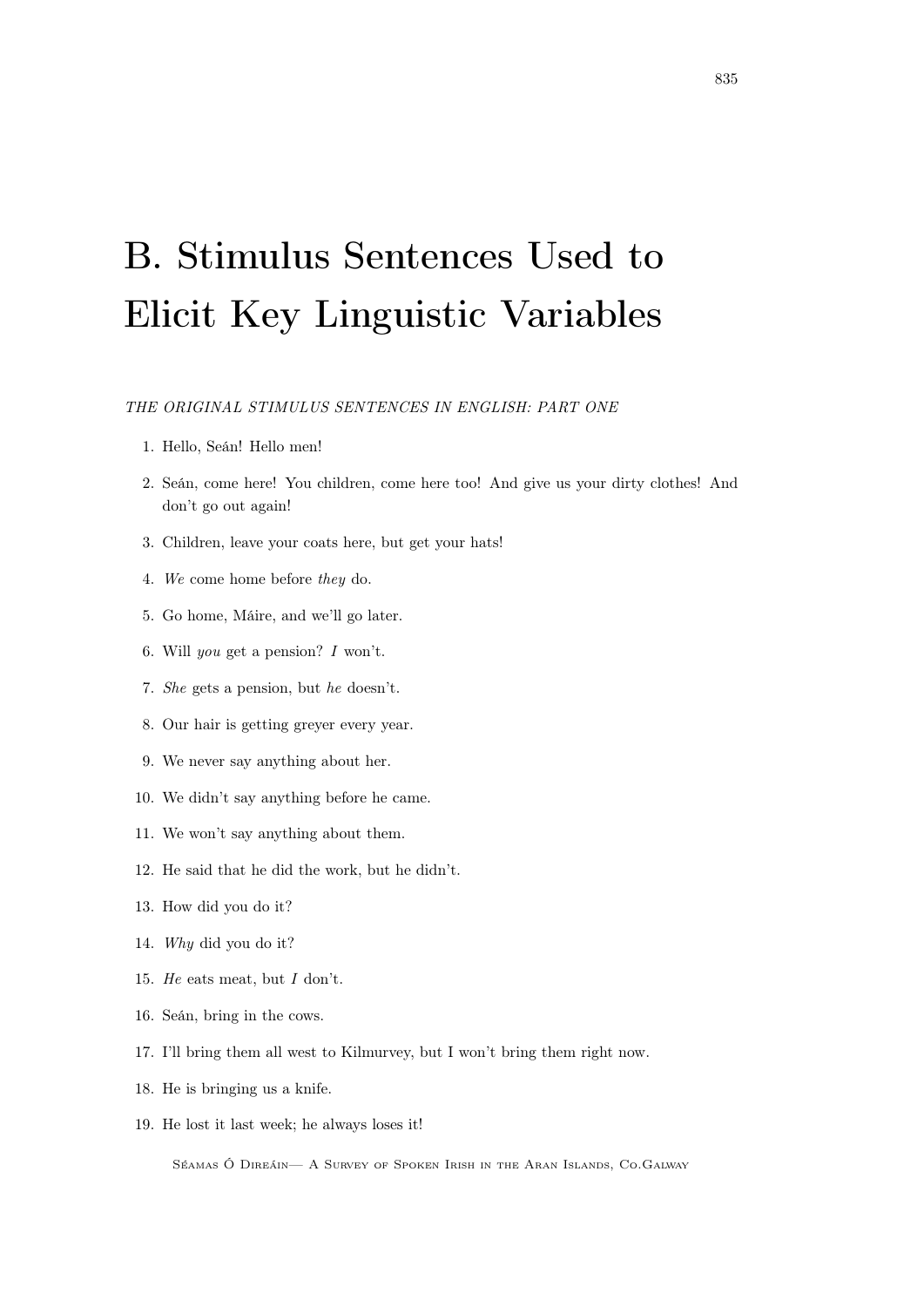- 20. She bent over to pick it up, but it was better for her not to bend.
- 21. I told you not to spoil it, but now it's spoiled.
- 22. We need a newer car.
- 23. You need smaller ones.
- 24. I need a button.
- 25. It's a fine day today, but the weather was finer yesterday.
- 26. It will be darker and wetter tomorrow.
- 27. Who were you talking with?
- 28. Who did you do the work for?
- 29. You're late. What was keeping you?
- 30. What was keeping Seán?
- 31. Máire is sitting in front of the house.
- 32. Máirtín is standing in back of the house where Seán lives.
- 33. Seán was asking for Máire, and Máire was looking for Bríd.
- 34. You were standing in front of the big man, and I was standing in front of the other man.
- 35. I was looking for Máire's house, and Bríd was looking for the other woman's house.
- 36. If I got the other boy's bicycle, would you buy it from me?
- 37. We got up earlier than he did.
- 38. I wouldn't do it, but you would.
- 39. The ordinary person thinks before he does something like that.
- 40. He said that I was a doctor.
- 41. She said that we were fishermen.
- 42. Were they farmers?
- 43. Were you a teacher then?
- 44. Were you all students at that school?
- 45. They weren't the ones I bought yesterday, were they?
- 46. She said that it was a big stone.
- 47. Was it a house that he lived in?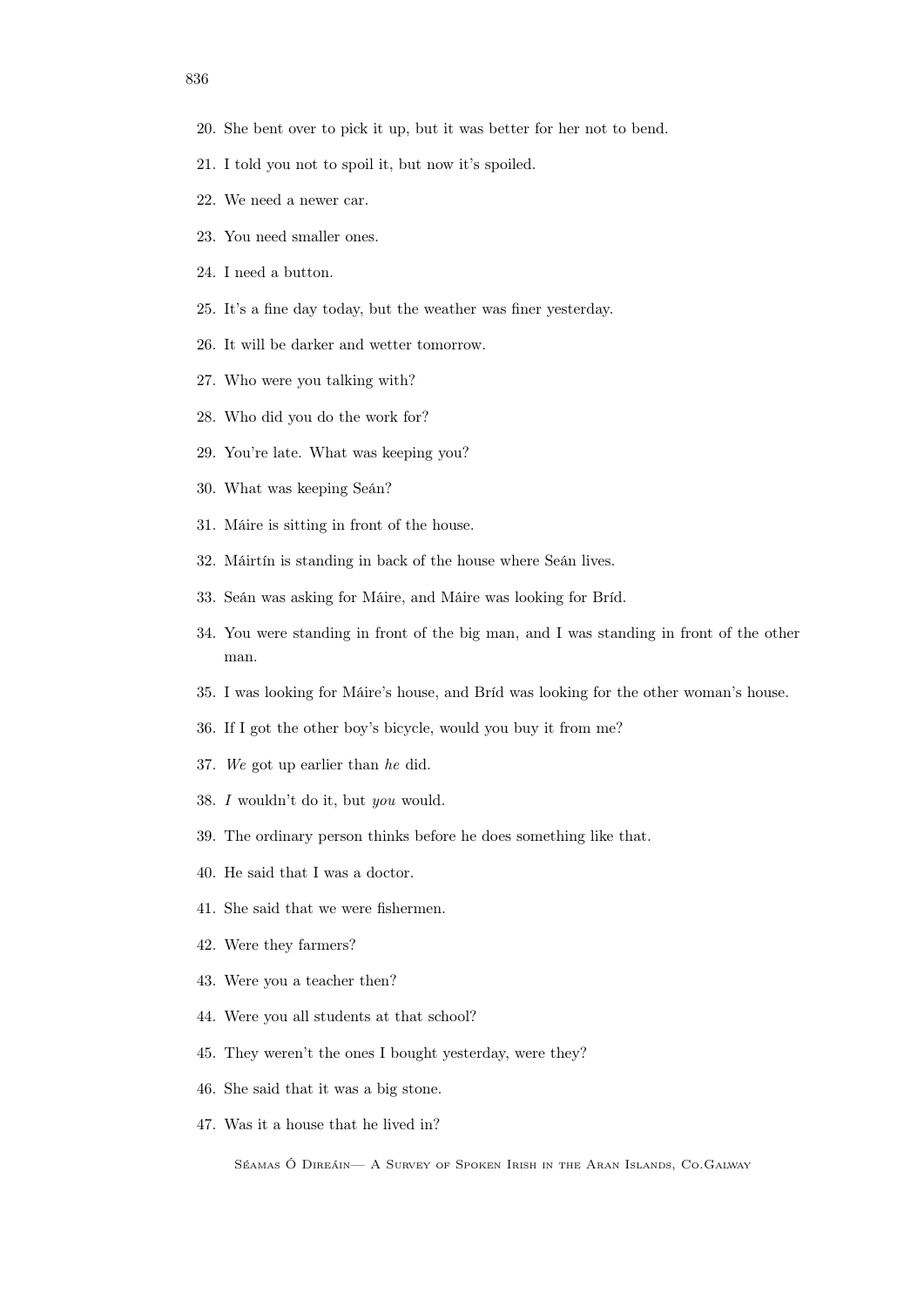- 48. It was he who gave us the money.
- 49. Are you a fisherman?
- 50. Are you Séamas Ó Gallachóir?
- 51. Is that the woman you passed on the road?
- 52. Are those the women you passed on the road?
- 53. It is past time for us to be home.
- 54. We were in the army at that time.
- 55. She speaks nicely, and she dresses nicely.
- 56. How did you go up the hill?
- 57. Why did you go west to Sruthán?
- 58. I heard a story about a black-handled knife.
- 59. Why was the pig grunting?
- 60. The other women left before she did. They were on the road in front of her.

(Pronunciation Differences: Syllabification)

- 1. my brother; my sister
- 2. the sun
- 3. a goat; goats
- (Pronunciation Differences: Strength of Palatalisation/Velarisation)
- 1. his bed; her bed (Any difference?)
- 2. his strength; her strength (Any difference?)
- 3. his day; her day (Any difference?)
- 4. his shame; her shame (Any difference?)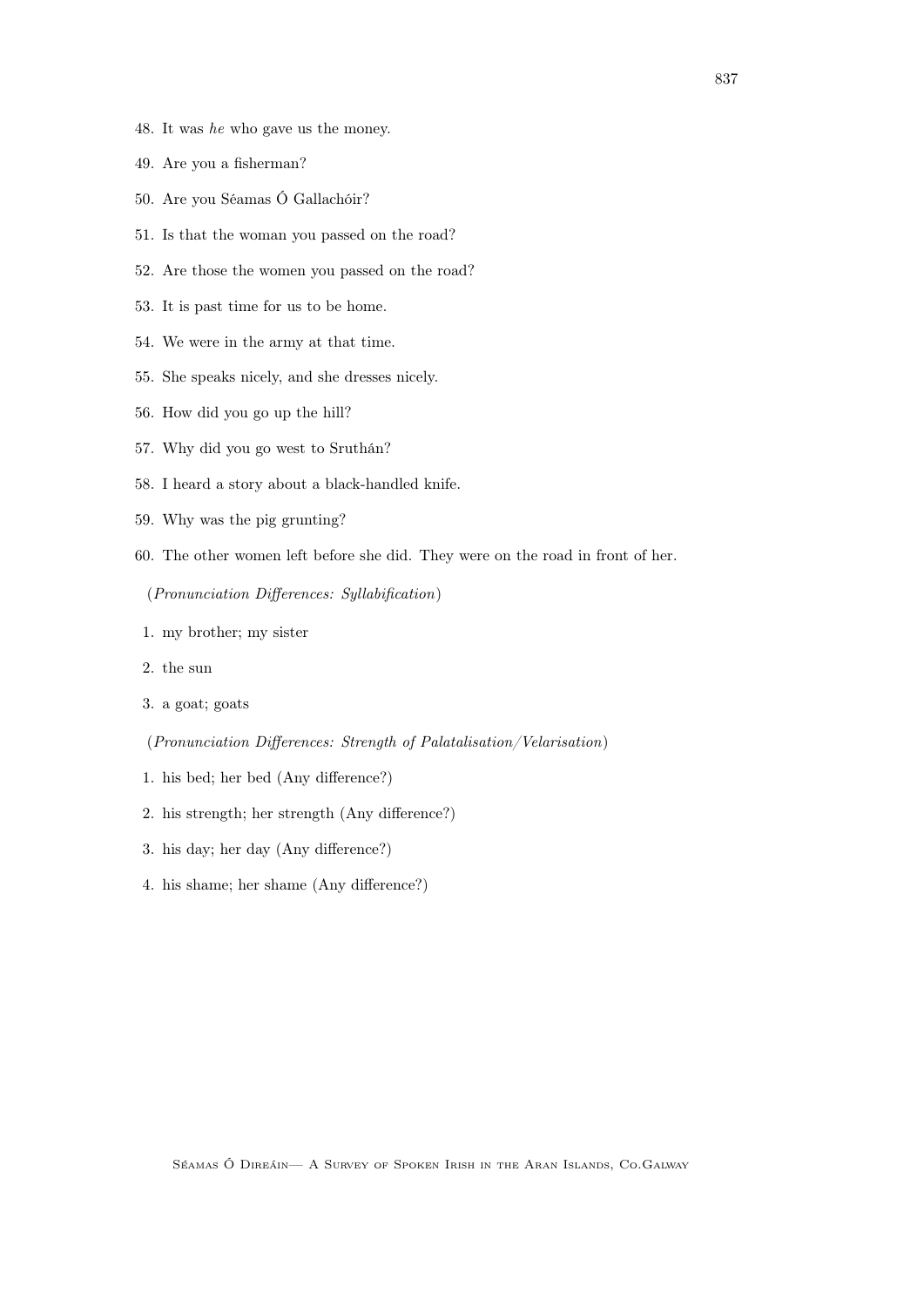#### THE ORIGINAL STIMULUS SENTENCES IN ENGLISH: PART TWO

- 1. The girls come back earlier than the boys, and they bring their friends.
- 2. Some of the women have come, but some of them are still coming.
- 3. Did his sister give the information to the girls?
- 4. Some of the milk was spilt on the sand, but some of it was still in the bucket.
- 5. You used to be sick when you used to stay there in the winter.
- 6. You used to buy cattle from the people in Clare.
- 7. You were beating the boy, were you? I was.
- 8. The men who did not do the work went away, did they? They did.
- 9. The children who were not here yesterday are coming today, and they have learned their lessons.
- 10. They were not there. They have died.
- 11. Do you have your hat?
- 12. If you were a woman, you would be let in.
- 13. If you were not old enough, you would not get a pension.
- 14. If my brother says the load is heavy, leave it outside, on the bare rock.
- 15. Children, don't go away! Be quiet and do your lessons!
- 16. The bull was found in the field beside the hill.
- 17. If you come, bring the big ones not the little ones.
- 18. This is a good one. That's a bad one.
- 19. This is it! No, that's it!
- 20. Is this it? This is not it.
- 21. Was it this? It was this!
- 22. It wasn't this. It was these!
- 23. He says that this is it.
- 24. He doesn't know whether this is it or not.
- 25. It's Seán.
- 26. Was it Seán? It was Seán.
- 27. I didn't know whether it was Seán or not.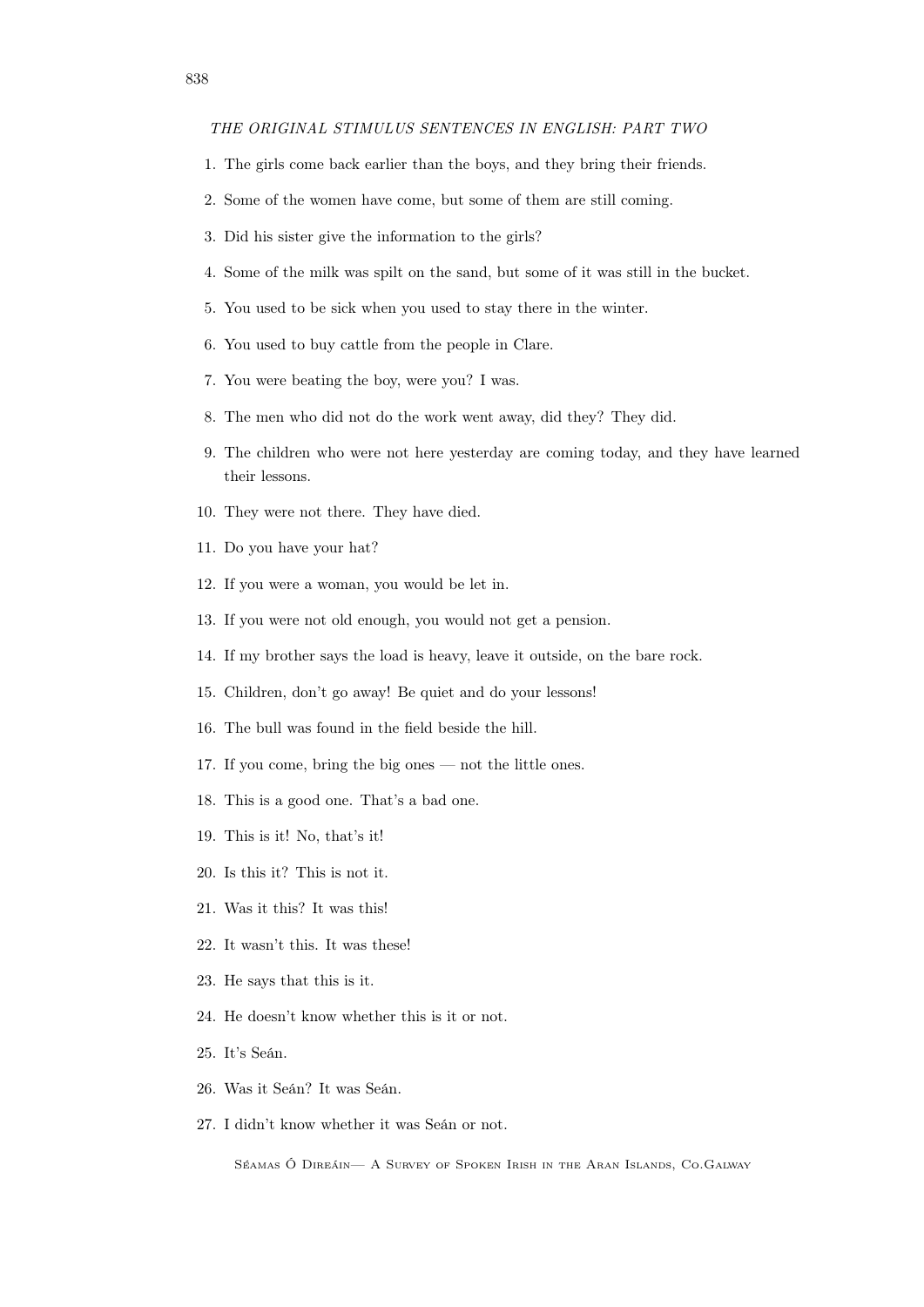- 28. He says that he's an engineer.
- 29. He said that he was an engineer.
- 30. He says that it's a beautiful place.
- 31. He said that it was a wonderful place.
- 32. He said that he preferred to go there.
- 33. It was a wonderful place.
- 34. He says that this is not it.
- 35. He said that this wasn't it.
- 36. It was worth doing. How do you know?
- 37. What kind of coat is it?
- 38. Where is he from? Who is he related to?
- 39. The man who died where was he from?
- 40. The pain went through her.
- 41. What did we put in them?
- 42. He left some space between them.
- 43. There is more space between us than there is between all of you.
- 44. I used to be very tired in the winter, but very healthy in the summer.
- 45. Fields are very plentiful here, but they're very scarce over there.
- 46. How much are you eating?
- 47. They saw him running across the street.
- 48. Perhaps the money wasn't found, but it will be.
- 49. Would you let him in after dinner?
- 50. I want one which is fatter, shorter, and deeper.
- 51. I think the second man will win the race not the third man.
- 52. He says that it's many a man that does that.
- 53. How long will it be until you go over to Doolin?
- 54. How many people did you see at the house? Two people two carpenters.
- 55. All of you children—go away and don't open that door!
- 56. She is a nice big woman—a handsome woman, a healthy woman, an important woman.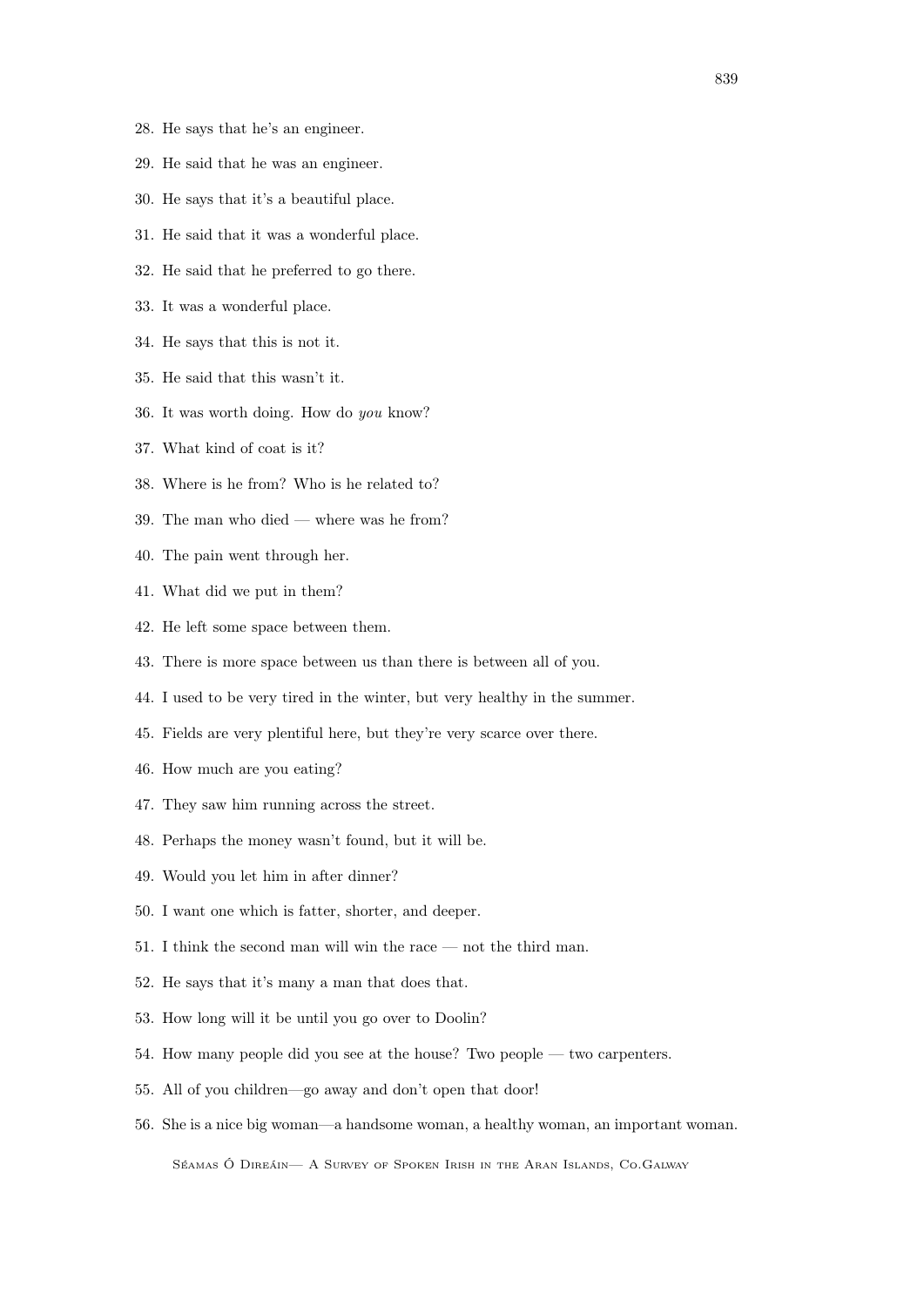- 57. They were talking about building a house.
- 58. Maybe they were thinking about hiring a man.
- 59. Do you need it?
- 60. Where did the boy go for dinner?
- 61. I will run home after speaking to him.
- 62. I couldn't catch him, but he was caught anyway.
- 63. Will you stay at the house where you used to stay?
- 64. It's easier to bring them back now than after breakfast.
- 65. I'll boil a handful of potatoes for the child.
- 66. He came home to Galway\*.
- \*(Added later to the list and elicited on Inis Meáin and Inis Oírr only.)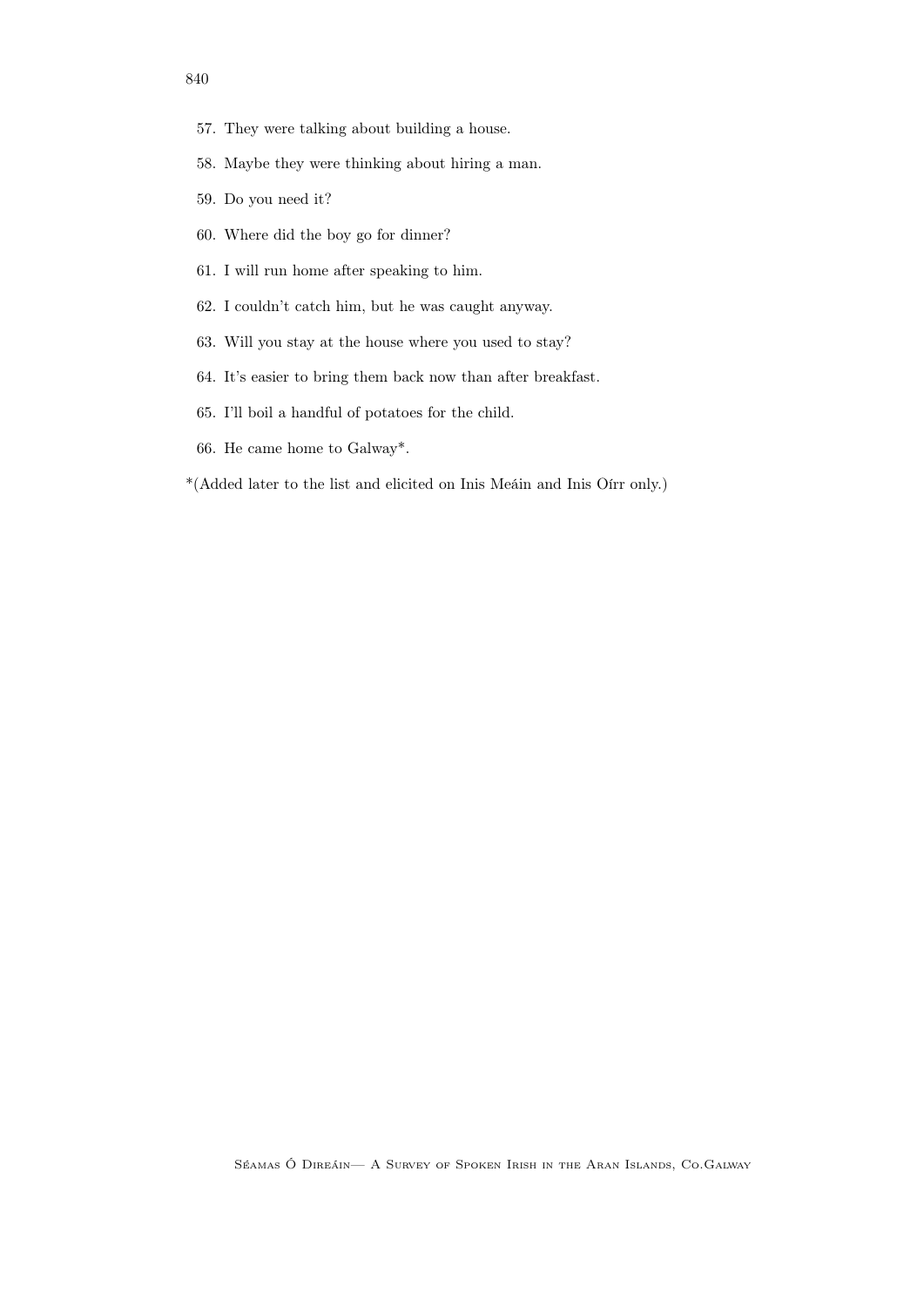## TRANSLATIONS OF STIMULUS SENTENCES INTO STANDARD IRISH (REFLECT-ING TARGET STRUCTURES AIMED AT DURING ELICITATION): PART ONE

- 1. Dia duit, a Sheáin! Dia daoibh, a fheara!
- 2. A Sheáin, tar anseo! Sibse, a pháistí/ghasúra, tagaigí anseo freisin! Agus tugaigí dúinn bhur (gcuid) éadaí salacha! Agus ná téigí amach arís!
- 3. A pháistí/ghasúra, fágaigí bhur gcótaí anseo, ach faigí bhur hataí!
- 4. Tagann muide abhaile sula dtagann siadsan.
- 5. Téigh abhaile, a Mháire, agus gabhfaidh muide ar ball.
- 6. An bhfaighidh tusa pinsean? Ní bhfaighidh mise (pinsean)!
- 7. Faigheann sise pinsean, ach ní bhfaigheann seisean.
- 8. Tá ár gcuid gruaige/ár ngruaig ag éirí níos léithe in aghaidh na bliana.
- 9. Ní deir muid dada fúithi riamh.
- 10. Ní dúirt muid dada sular tháinig sé.
- 11. Ní déarfaidh muid dada fúthu.
- 12. Dúirt sé go ndearna sé an obair, ach ní dhearna.
- 13. Cén chaoi a ndearna tú é?
- 14. Cén fáth/tuige a ndearna tú é?
- 15. Itheann seisean feoil, ach ní ithimse í.
- 16. A Sheáin, tabhair isteach na ba/beithígh!
- 17. Tabharfaidh mé siar go Cill Mhuirbhigh iad go léir, ach ní thabharfaidh mé anois díreach iad.
- 18. Tá sé ag tabhairt scine chugainn.
- 19. Chaill sé an tseachtain seo caite é; cailleann sé i gcónaí é!
- 20. Chrom sí le é a phiocadh/lena phiocadh suas, ach b'fhearr di gan cromadh.
- 21. Dúirt mé leat gan é a mhilleadh, ach anois tá sé millte (agat).
- 22. Teastaíonn carr níos nuaí uainn.
- 23. Teastaíonn cinn níos lú uait.
- 24. Teastaíonn cnaipe uaim.
- 25. Is breá an lá inniu é, ach bhí an aimsir níos breátha inné.
- 26. Béidh sé níos dorcha agus níos fliche amárach.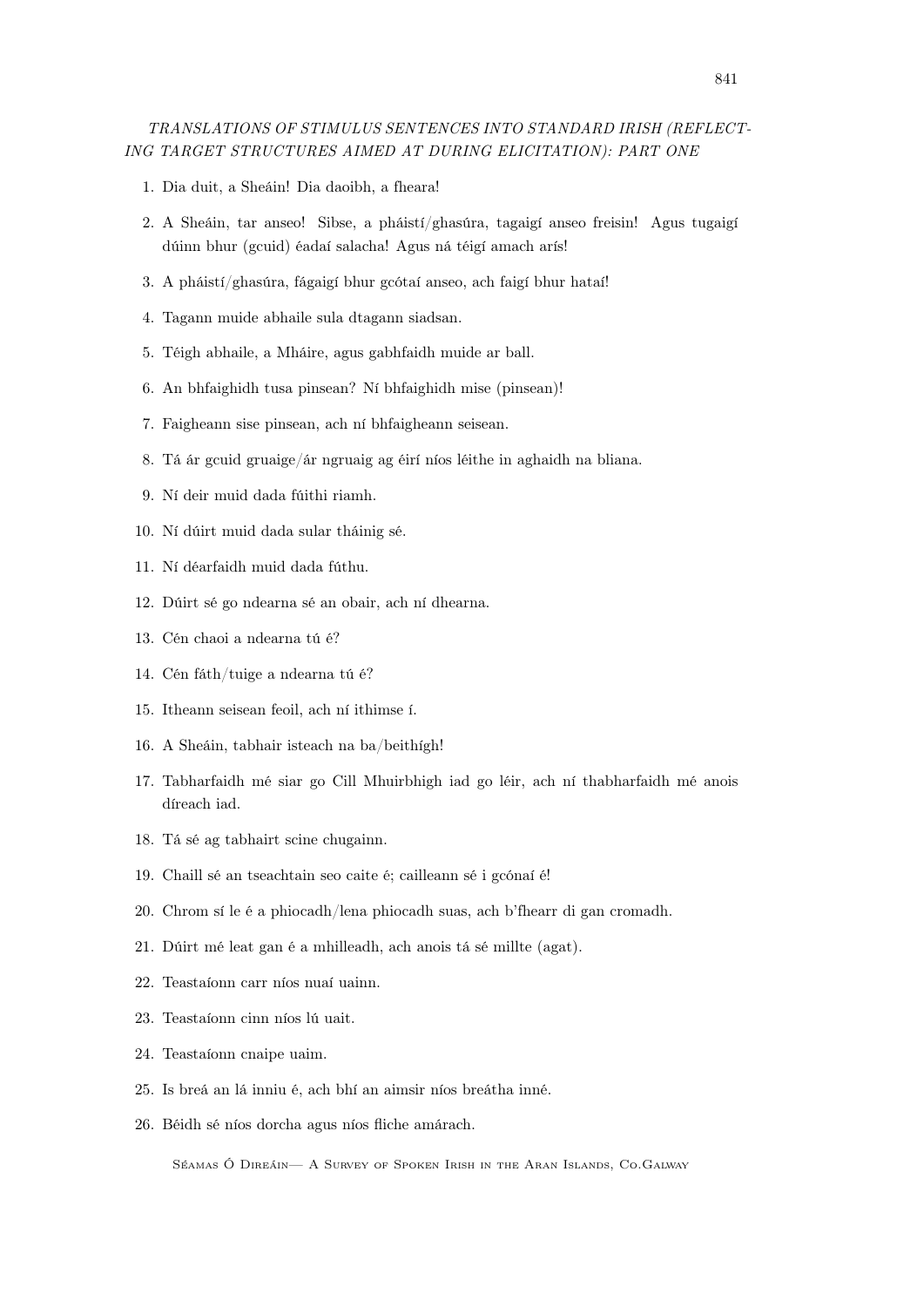- 27. Cé leis a raibh tú ag caint?
- 28. Cé dó a ndearna tú an obair?
- 29. Tá tú mall/deireanach. Céard a bhí do do choinneáil?
- 30. Céard a bhí ag coinneáil Sheáin?
- 31. Bhí Máire ina suí ar aghaidh/os comhair an tí.
- 32. Tá Máirtín ina sheasamh ar chúl an tí ina gcónaíonn Seán.
- 33. Bhí Seán ag fiafraí faoi Mháire, agus bhí Máire ag iarraidh/lorg Bhríd.
- 34. Bhí tusa i do sheasamh ar aghaidh/os comhair an fhir mhóir, agus bhí mise i mo sheasamh ar aghaidh/os comhair an fhir eile.
- 35. Bhí mé ag lorg/tóraíocht theach Mháire, agus bhí Bríd ag lorg/tóraíocht theach na mná eile.
- 36. Dá bhfaighinn rothar an bhuachalla eile, an gceannófá uaim é?
- 37. D'éirigh muide níos moiche/luaithe/túisce ná eisean.
- 38. Ní dhéanfainnse é, ach dhéanfása é!
- 39. Smaoiníonn an gnáthdhuine sula ndéanann sé rud mar sin.
- 40. Dúirt sé gur dhochtúir mé.
- 41. Dúirt sí gur iascairí muid.
- 42. Arbh fheilmeoirí iad?
- 43. Ar mhúinteoir thú ag an am sin?
- 44. Ar mhic léinn/dhaltaí sibh go léir ag an scoil sin?
- 45. Níorbh iad sin na cinn a cheannaigh mé inné, arbh iad?
- 46. Dúirt sí gur chloch mhór í.
- 47. Arbh i dteach a chónaigh sé?
- 48. B'eisean a thug an t-airgead dúinn.
- 49. An iascaire thú?
- 50. An tú Séamas Ó Gallachóir?
- 51. An í sin an bhean a ndeachaigh tú thairsti ar an mbóthar?
- 52. An iad sin na mná a ndeachaigh tú thartu ar an mbóthar?
- 53. Tá sé thar am dúinn/againn a bheith sa bhaile.
- 54. Bhí muid san arm ag an am sin.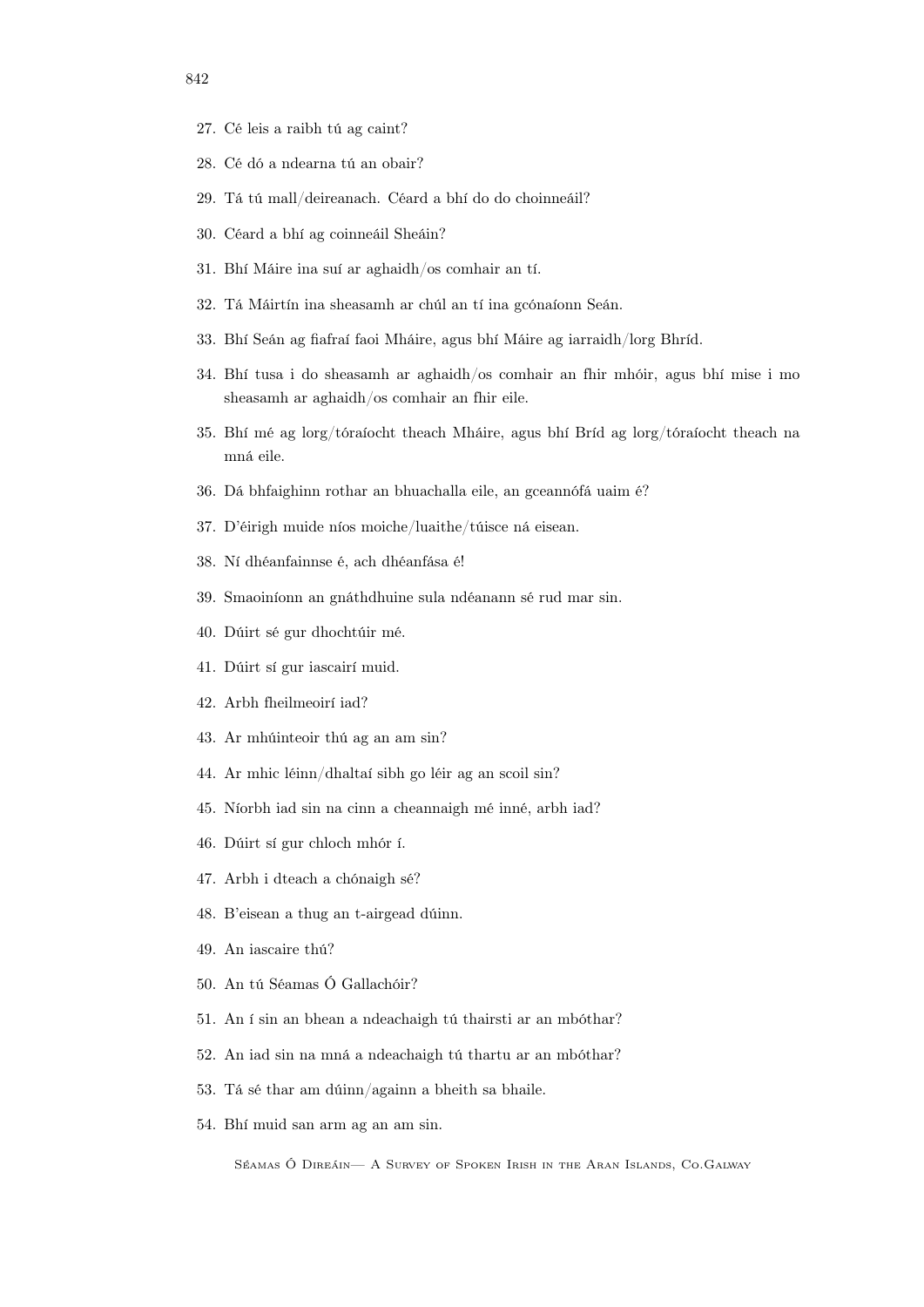- 55. Labhraíonn sí go deas, agus gléasann sí (í féin) go deas.
- 56. Cén chaoi a ndeachaigh tú suas an cnoc?
- 57. Cén fáth/tuige a ndeachaigh tú siar go Sruthán?
- 58. Chuala mé scéal faoi scian coise duibhe.
- 59. Cén fáth/tuige a raibh an mhuc ag gnúsacht?
- 60. D'imigh/d'fhag na mná eile sular imigh/fhág sise. Bhí siad ar an mbóthar roimpi.

(Pronunciation Differences: Syllabification)

- 1. mo dheartháir; mo dheirfiúr
- 2. an ghrian
- 3. gabhar; gabhair
- (Pronunciation Differences: Strength of Palatalisation/Velarisation)
- 1. a leaba (m.); a leaba (f.)
- 2. a neart (m.); a neart (f.)
- 3. a lá (m.); a lá (f.)
- 4. a náire (m.); a náire (f.)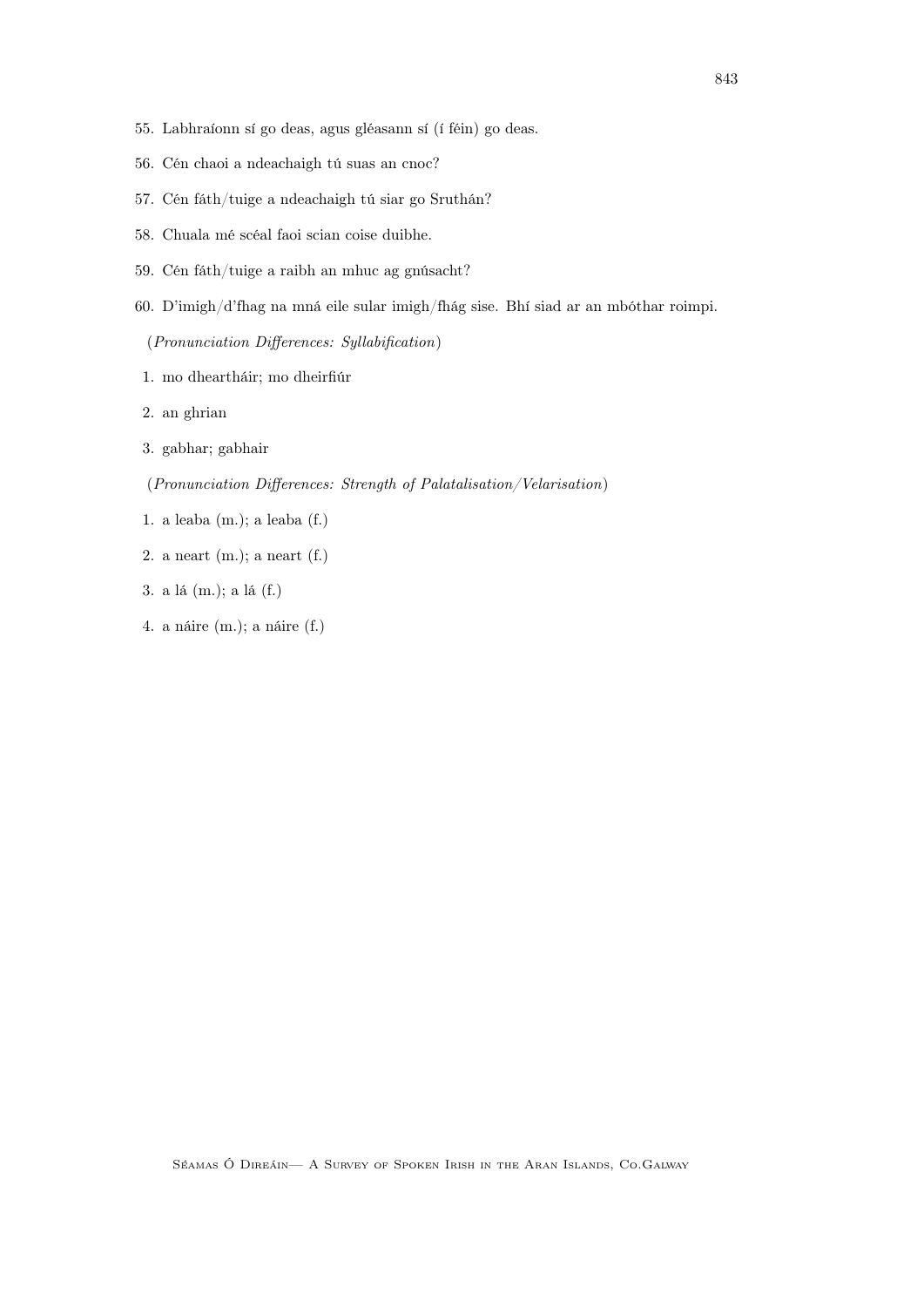### TRANSLATIONS OF STIMULUS SENTENCES INTO STANDARD IRISH (REFLECT-ING TARGET STRUCTURES AIMED AT DURING ELICITATION): PART TWO

- 1. Tagann na cailíní ar ais níos túisce ná na buachaillí, agus tugann siad a gcairde leo.
- 2. Tá cuid de na mná tagtha, ach tá cuid acu ag teacht fós.
- 3. Ar thug a dheirfiúr an t-eolas do na cailíní?
- 4. Bhí cuid den bhainne doirte ar an talamh, ach bhí cuid de sa bhuicéad fós.
- 5. Bhíteá tinn nuair a d'fhantá ansin sa gheimhreadh.
- 6. Cheannaíteá ba/beithígh ó na daoine i gContae an Chláir.
- 7. Bhí tú ag bualadh an bhuachalla, an raibh? Bhí mé.
- 8. Na fir nach ndearna an obair, d'imigh siad, ar imigh? D'imigh.
- 9. Na páistí/gasúir nach raibh anseo inné, beidh siad ag teacht inniu agus a gceachtanna foghlamta acu.
- 10. Ní raibh siad ansin. Cailleadh iad.
- 11. An bhfuil do hata agat?
- 12. Dá mba bhean thú, ligfí isteach thú.
- 13. Mura mbeifeá sách sean, ní bhfaighfeá pinsean.
- 14. Má deir mo dheartháir go bhfuil an t-ualach trom, fág amuigh ar an gcloch/gcarraig lom é.
- 15. A pháistí/ghasúra, ná himígí! Bígí ciúin agus déanaigí bhur gceachtanna.
- 16. Fuarthas an tarbh sa pháirc taobh leis an gcnoc.
- 17. Má thagann tú, tugaigí na cinn mhóra leat; ná tabhair na cinn bheaga.
- 18. Seo ceann maith. Sin droch-cheann.
- 19. Seo é! Ní hé! Sin é!
- 20. An é seo é? Ní hé seo é.
- 21. Arbh é seo é? Ba é seo é!
- 22. Níorbh é seo é. Ba iad seo iad!
- 23. Deir sé gurb é seo é.
- 24. Níl a fhios aige arb é seo é nó nach é.
- 25. Is é Seán é.
- 26. Arbh é Seán é? Ba é (Seán é).

Séamas Ó Direáin— A Survey of Spoken Irish in the Aran Islands, Co.Galway

#### 844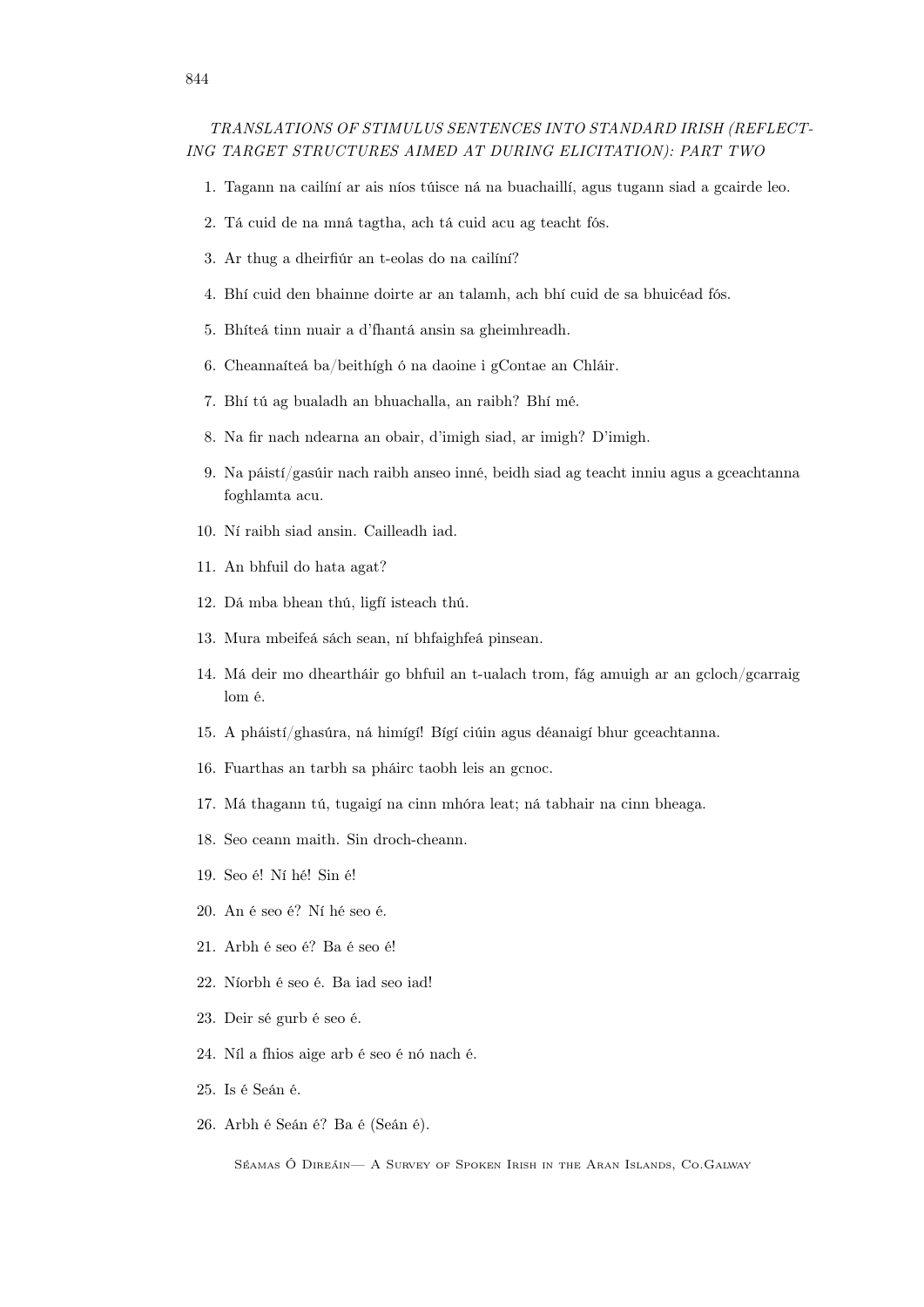- 27. Ní raibh a fhios agam arbh é Seán é nó nárbh é.
- 28. Deir sé gur innealtóir é.
- 29. Dúirt sé gurbh innealtóir é.
- 30. Deir sé gurb álainn an áit é.
- 31. Dúirt sé gurbh iontach an áit é.
- 32. Dúirt sé gurbh fhearr leis dul ann.
- 33. B'iontach an áit é/b'áit iontach é.
- 34. Deir sé nach é seo é.
- 35. Dúirt sé narbh é seo é.
- 36. B'fhiú (é) a dhéanamh. Cá bhfios duitse?
- 37. Cén cineál cóta é?
- 38. Cárb as é? Cé leis é?
- 39. An fear a cailleadh—cárbh as é?
- 40. Chuaigh an phian tríthi.
- 41. Céard a chuir muid iontu?
- 42. D'fhág sé spás eatarthu.
- 43. Tá níos mó spáis eadrainn ná mar atá eadraibh go léir.
- 44. Bhínn an-tuirseach sa gheimhreadh, ach an-fholláin/shláintiúil sa samhradh.
- 45. Tá páirceanna an-fhairsing anseo, ach tá siad an-ghann thall ansin.
- 46. Cé mhéad atá tú a ithe?
- 47. Chonaic siad ag rith trasna na sraide é.
- 48. B'fhéidir nach bhfuarthas an t-airgead, ach gheofar é.
- 49. An ligfeá isteach é tar éis an dinnéir?
- 50. Teastaíonn ceann níos raimhre, níos giorra, agus níos doimhne uaim.
- 51. Sílim/ceapaim gurb é an dara fear a ghnóthós/bhuaifeas an rás —ní hé an tríú fear.
- 52. Deir sé gurb iomaí fear a dhéanann sin.
- 53. Cá fhad go ngabhfaidh tú anonn go Dúilinn?
- 54. Cé mhéad duine a chonaic tú ag an teach? Beirt—beirt siúinéirí.
- 55. A pháistí/ghasúra—sibhse go léir, imígí libh, agus ná hosclaígí an doras sin!